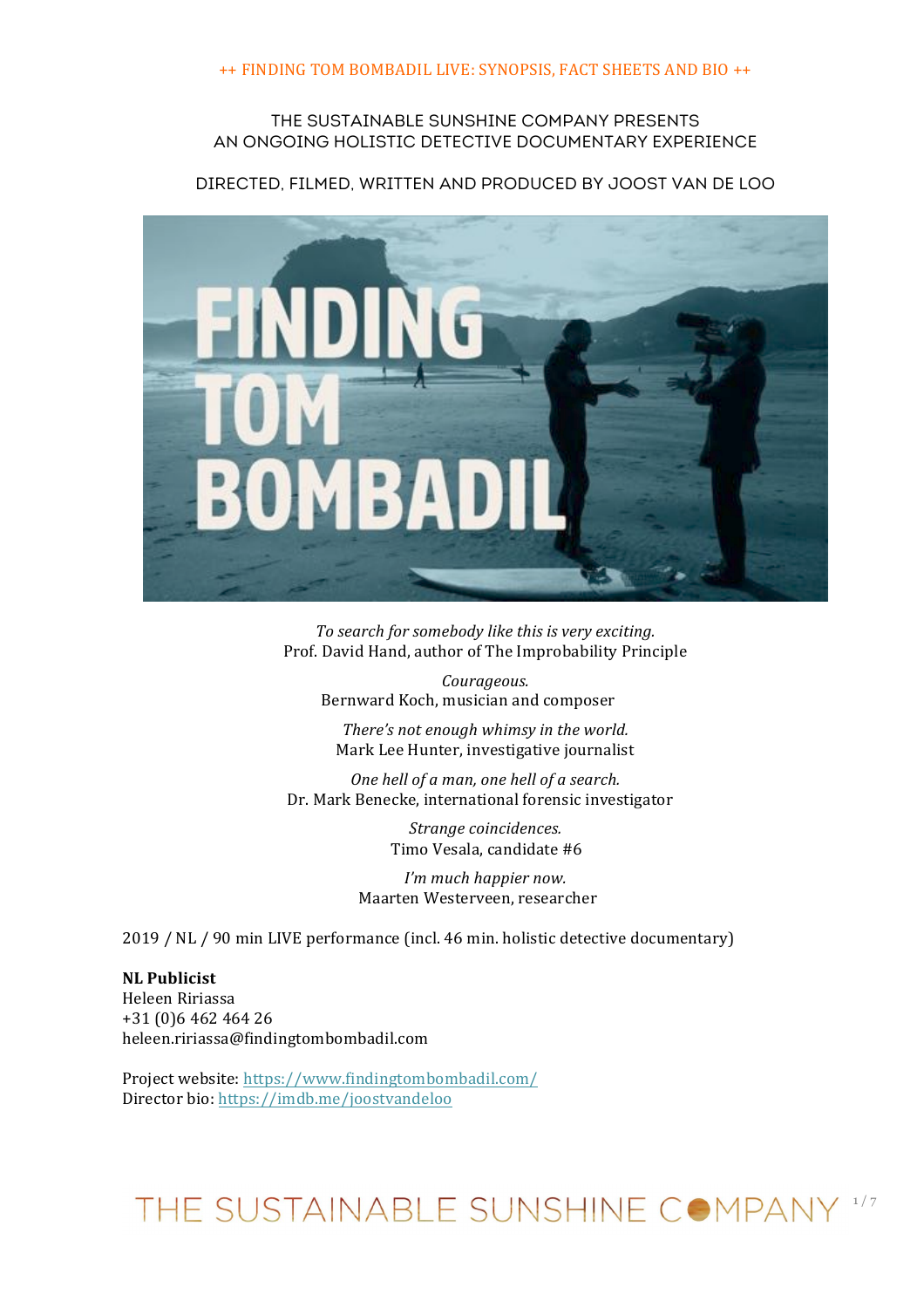## **Finding Tom Bombadil Live on stage**

#### **Scope**

*Finding Tom Bombadil Live* tours the world to mobilise audiences to join the search for Tolkien's most mysterious fantasy figure. The performance is a holistic detective experience that fuses documentary, comedy, music and philosophy. Director and holistic detective Joost van de Loo presents a documentary film about his first 3.5 years of searching, appeals to the public for help and explores the joys, and pitfalls, of finding your favourite fiction character in the real world.

### **Duration:** 90 minutes

### **Programme**

HOW I STARTED AND WHY WHAT HAPPENED DURING THE SEARCH - documentary film 46 mins CHASING THE IMPROBABLE BEING A HOLISTIC DETECTIVE

### Some questions that the performance raises

Who is Tom Bombadil? How do you find a fictional character in the real world? How do you chase an extremely rare event? How do you investigate the improbable? What is like to be a holistic detective? Does the universe belong to a fantastic genre? Is it true that we can't create anything new; that we can only discover what is already out there? What if writers do not create new characters, but instead sense their existence? Is it possible to establish that someone is literally a fiction character? How do you prove that someone is a magical, supernatural being? What do you do when you experience miraculous coincidence? What happens if we find Tom Bombadil?



# THE SUSTAINABLE SUNSHINE COMPANY<sup>2/7</sup>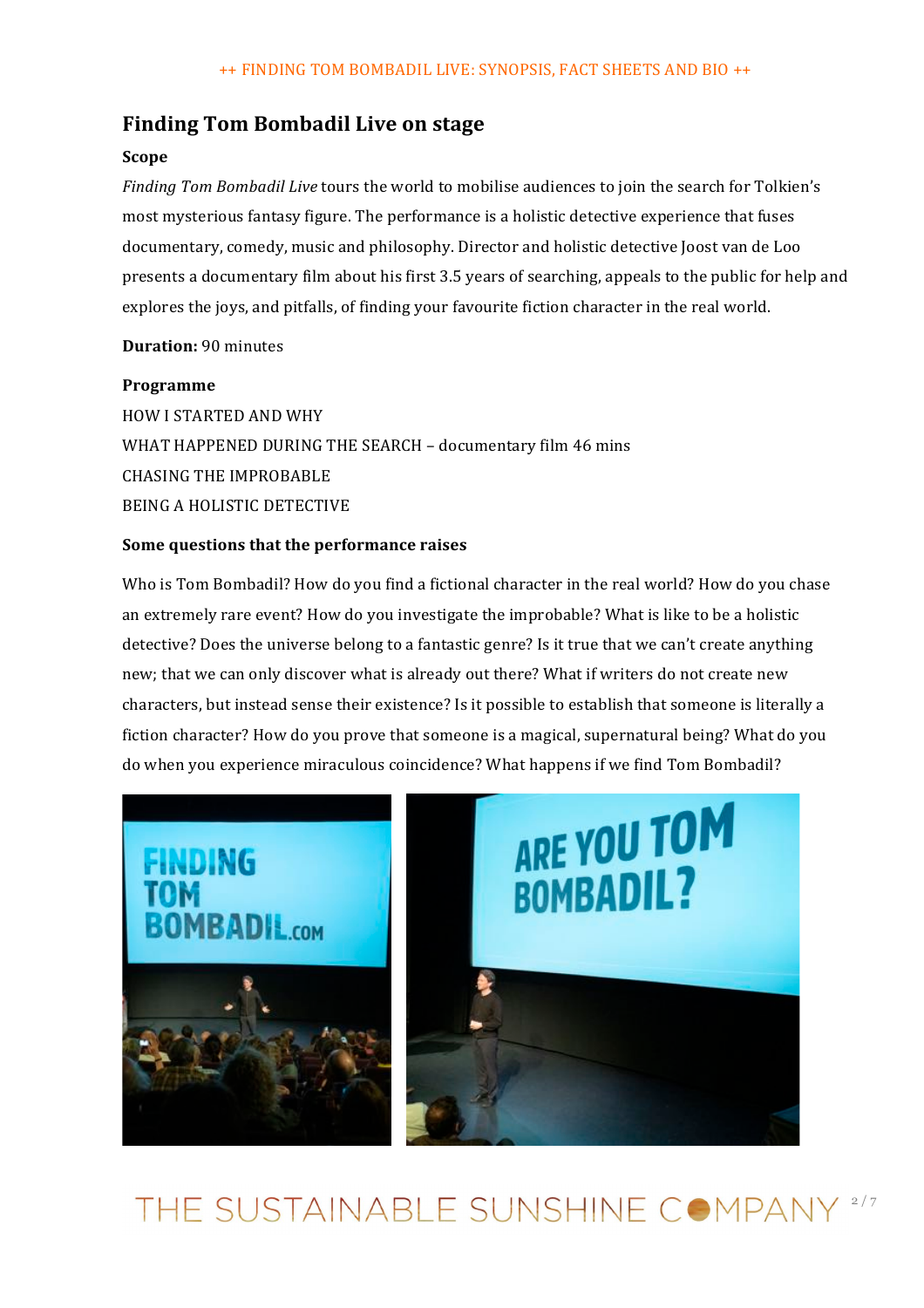### ++ FINDING TOM BOMBADIL LIVE: SYNOPSIS, FACT SHEETS AND BIO ++







# THE SUSTAINABLE SUNSHINE COMPANY 3/7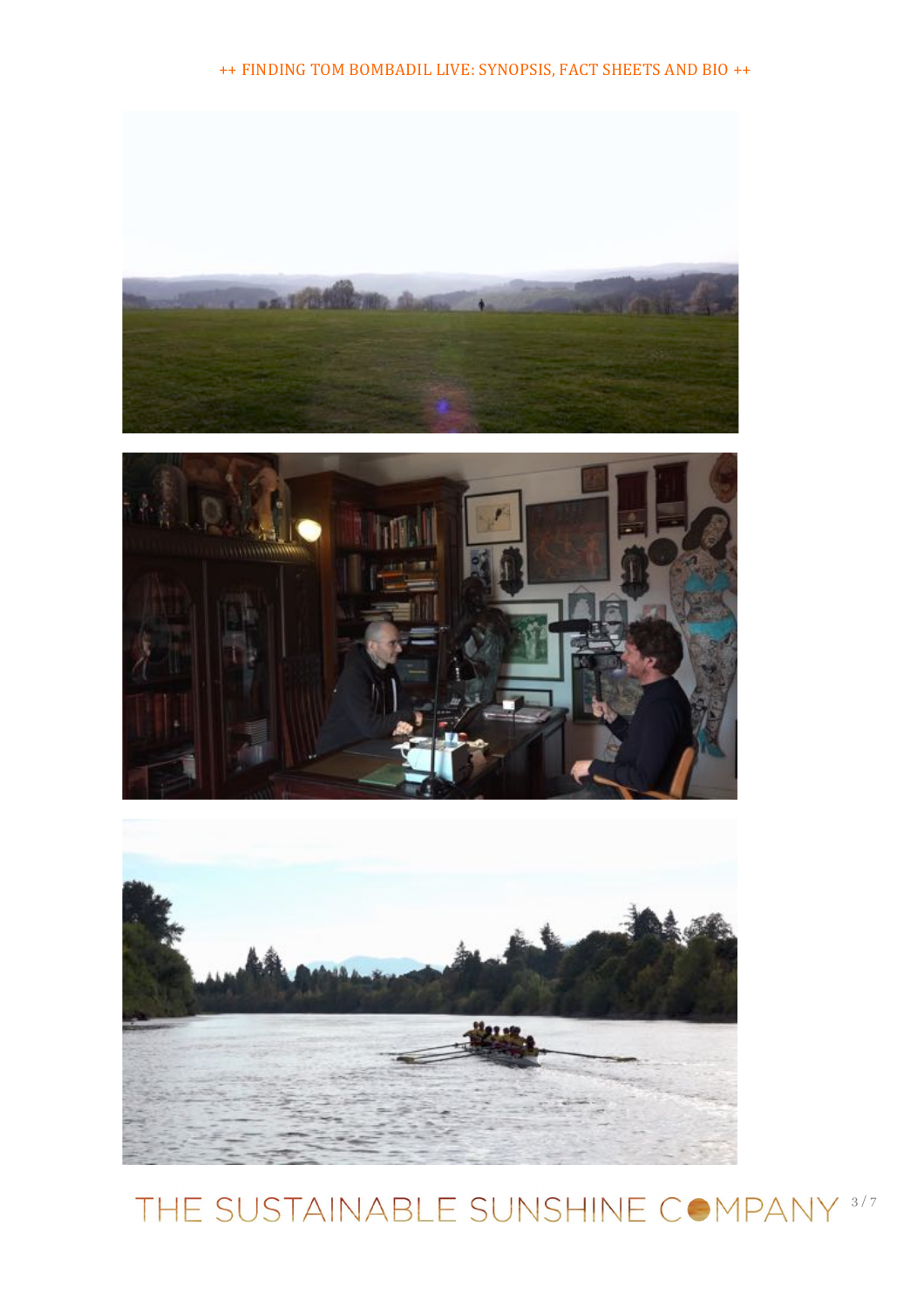## **Logline (46 min. documentary)**

After years of investigating across five different continents, a holistic detective on a quest to find his favourite fiction character in the real world realises that the search is only just beginning.

## **Synopsis** (46 min. documentary)

## **Finding Tom Bombadil**

Holistic detective and film director Joost van de Loo appeals to the public for help with the worldwide search for Tolkien's most mysterious fantasy figure.

How do you recognise a superbeing? This question haunts Finding Tom Bombadil, a detective documentary about a man on a coincidence-powered quest to find his favourite fiction character in the real world.

Tom Bombadil is a nature-loving, minor character in The Lord of the Rings, who mostly sings nonsensical songs. He's also the only one unaffected by the Ring. In 2015, Joost van de Loo became a holistic detective dedicated to finding Tom Bombadil. He's been searching for years, investigating across five different continents.

Joost says: "Somehow Tom Bombadil always stood out for me. He's so positive and unique; the oldest and maybe most powerful person in the universe, but power leaves him cold. My project assumes that he actually exists. We're assuming that somewhere, Tom Bombadil is living and walking amongst us."

Finding Tom Bombadil tracks the early stages of the worldwide search for Tolkien's most mysterious fantasy figure. Coincidences and chance encounters lead Joost – who gets help from a host of volunteers, field researchers and advisers - to investigate candidates in Shetland, Germany, England, New Zealand, South Korea, Tanzania, Finland and the United States.

After more than three and a half years of searching, Tom Bombadil; a 13.7 billion year old whimsical, musical superbeing who is keen on pleasing his girlfriend; has not yet been found. But Joost is undaunted. Through one of his advisers, professor of mathematics David Hand, author of the Improbability Principle, he has learnt about the Law of Truly Large Numbers.

So now, Joost is appealing to the public for help. He is inviting thousands of people around the world to become holistic detectives too and join the search for Tom Bombadil.

# THE SUSTAINABLE SUNSHINE COMPANY 4/7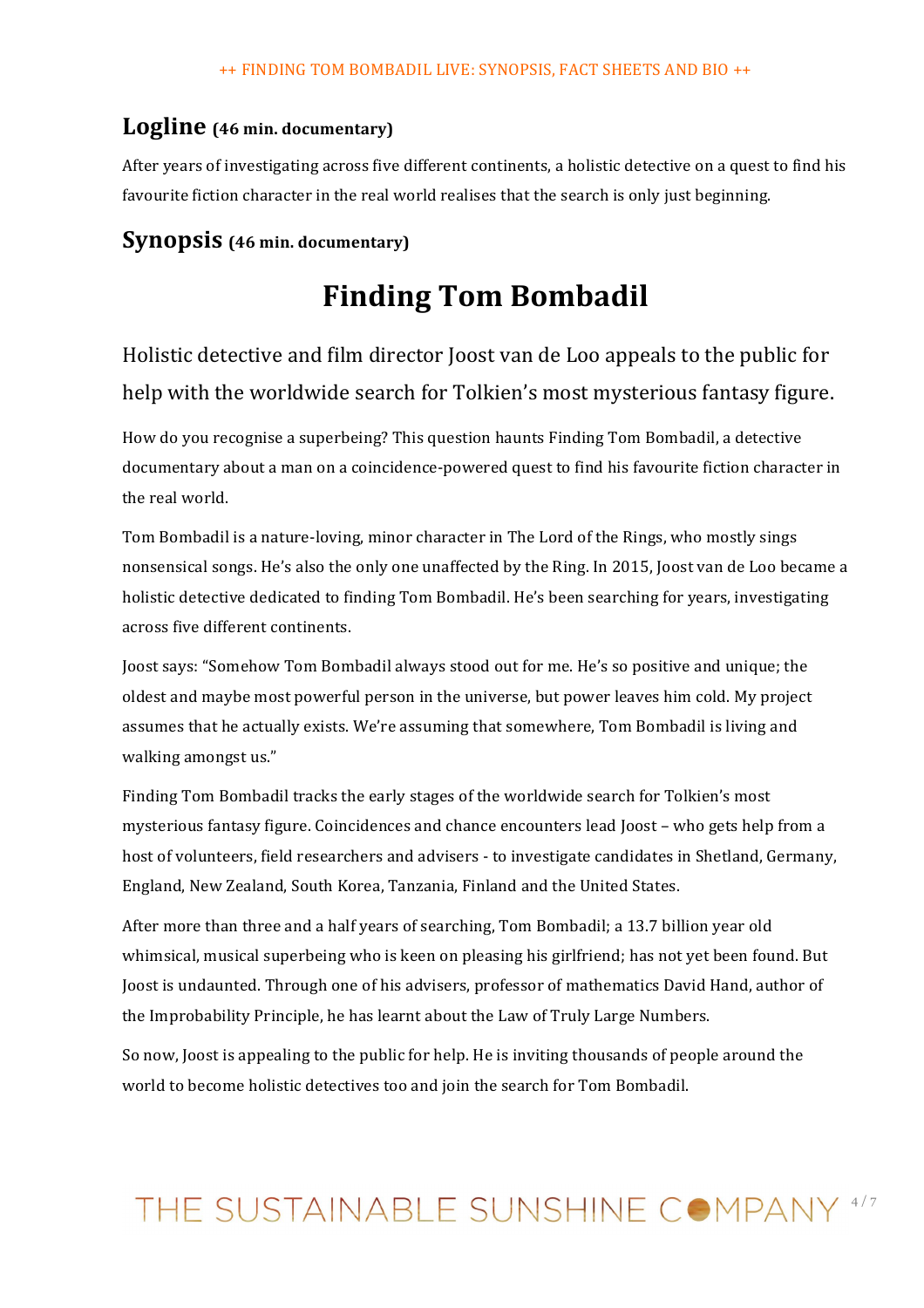## Fact sheet - Finding Tom Bombadil, the detective documentary

| Synopsis short | Finding Tom Bombadil is a detective documentary about a man on a quest to find his            |
|----------------|-----------------------------------------------------------------------------------------------|
|                | favourite fiction character in the real world. The film tracks the early stages of his        |
|                | worldwide search for Tolkien's most mysterious fantasy figure. Coincidences and chance        |
|                | encounters lead Joost van de Loo - a holistic detective helped by a host of volunteers, field |
|                | researchers and advisers - to investigate candidates in Shetland, Germany, England, New       |
|                | Zealand, South Korea, Tanzania, Finland and the United States. After years of searching he    |
|                | realises that the search is only just beginning.                                              |
| Premise        | Our documentary assumes that Tom Bombadil actually exists. We're assuming that                |
|                | somewhere, Tom Bombadil is living and walking amongst us.                                     |
| Countries      | Since 2015, our investigation has taken us from The Netherlands, to Iceland, India, Oregon,   |
|                | Finland, Italy, Tanzania, Denmark, Georgia, Germany, Korea, New Zealand, England,             |
|                | Washington DC and Shetland. We have been filming the process, as we go from one lead to       |
|                | the next. This 46-minute documentary includes many, but not all, of these destinations.       |
| Tom Bombadil   | Tom Bombadil is a nature loving character in The Lord of the Rings books who can control      |
| in The Lord of | nature with his voice, mostly by singing nonsensical songs. He's also the oldest creature in  |
| the Rings      | that entire universe and the only character who's completely unaffected by the Ring.          |
| Tom Bombadil   | Tom Bombadil is J.R.R. Tolkien's most mysterious character, a cult figure. The question       |
| in popular     | 'who is Tom Bombadil?' has become a classic amongst fans of The Lord of The Rings. There      |
| culture        | were protests when Peter Jackson left him out of the trilogy films, because he thought Tom    |
|                | Bombadil did not enough to advance the plot.                                                  |
| Tom Bombadil   | The person we're looking for is charismatic, free spirited and close to nature. He's a        |
| in the real    | gregarious recluse, prone to spontaneous singing, rhyming or riffing to melody. He is 13.7    |
| world          | billion years old and has magical powers, but is totally uninterested in power or control.    |
|                | His most pressing concern seems to please his wife/girlfriend/partner.                        |
| Holistic       | We're using story-based inquiry (an investigative journalism method) and holistic             |
| detective      | detective techniques, such as Zen navigation, to harness coincidence and pursue a highly      |
| method         | improbable, fantastic hypothesis.                                                             |
| Investigative  | Investigative advisors on the project are Prof. David Hand (author of the Improbability       |
| advisers       | Principle), Mark Lee Hunter (author of Story-Based Inquiry), Dr. Mark Benecke                 |
|                | (international forensic investigator)                                                         |
| Global tour    | In 2019, Joost van de Loo embarked on a global tour to invite audiences to join the search    |
|                | for Tom Bombadil. We're now touring the world with this film. If thousands, or even           |
|                | millions, of people across the world become holistic detectives too - then maybe, someday,    |
|                | someone is going to meet Tom Bombadil. See www.findingtombombadil.com.                        |
| Media contacts | Heleen Ririassa, +31 (0)6 462 464 26, heleen.ririassa@findingtombombadil.com                  |

THE SUSTAINABLE SUNSHINE COMPANY 5/7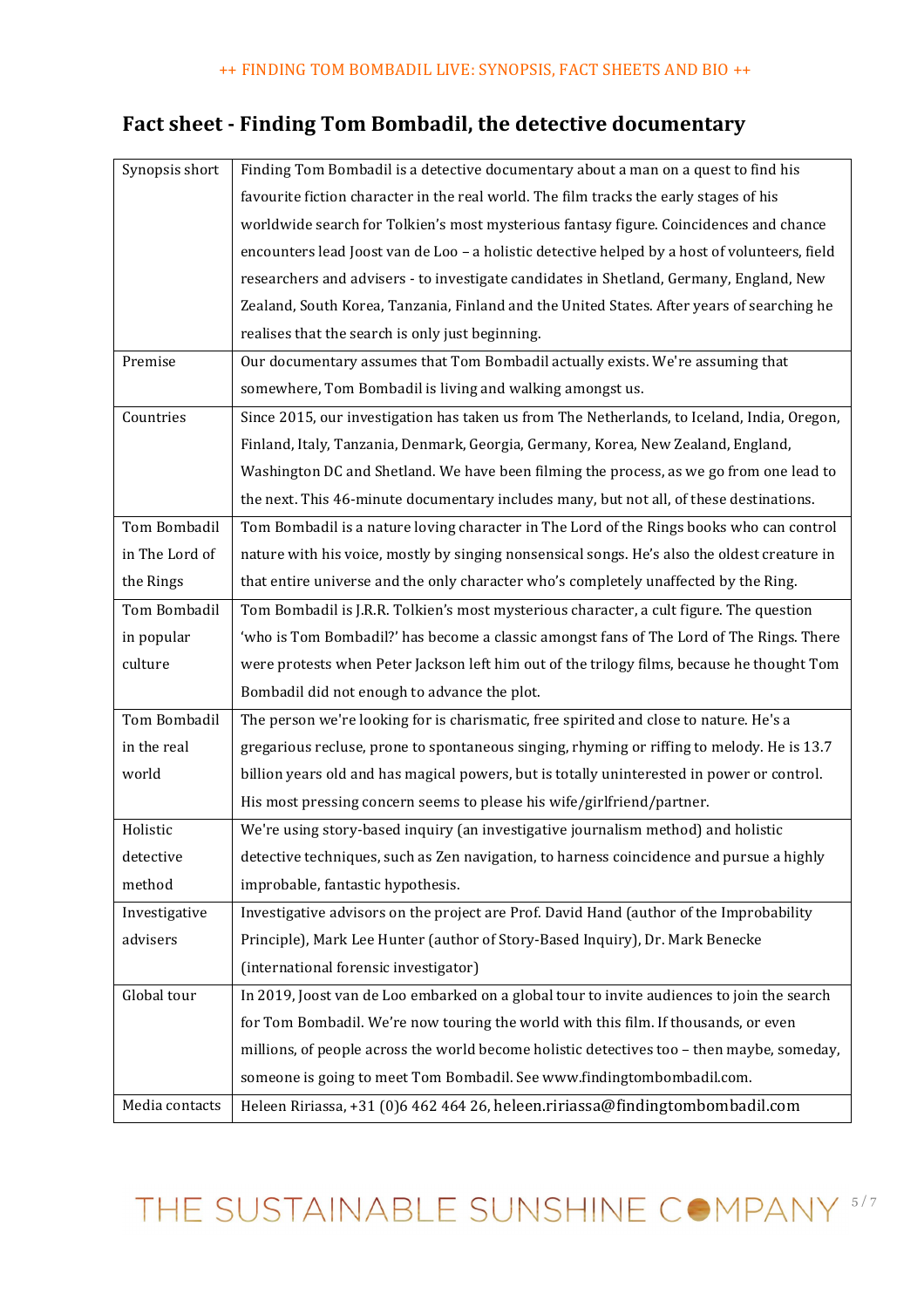#### ++ FINDING TOM BOMBADIL LIVE: SYNOPSIS, FACT SHEETS AND BIO ++

### **Key cast & crew**

Professor David Hand **Investigation** adviser Dr. Mark Benecke **Investigation** adviser Mark Lee Hunter **Investigation** adviser

Aidan 'King Rah' Collins Candidate #13 Corbinian Beitelstein Candidate #8 Ryan Shelford Henriks **Candidate** #12 Thomas Bear Bombadil **Candidate** #3 Espen 'Mzungu Kichaa' Sørensen Candidate #5

Nick Rozenberg **Editor** Editor Bobby Wessels **Animator Animator** Daniel Lawson **National Lawson** National Daniel Lawson Wendy Ishii Narrator Narrator Lynette Darleen **Colour** grading

Henriëtte Poelman Research

Bernward Koch **Field detective** Stephanie Benecke Field detective Bernward Koch **Field** detective Leon Linto **Field** detective Norbert Linto Field detective Tommy Shin Field detective Jizelle St. Fleur Field detective Maurice Williamson **Field** detective Herman Heyn The Communication of the Field detective Akim Reinhardt Field detective

Martijn Nieuwenhuis **Billboard** design

Robert Beets **Communist Communist Communist Communist Communist Communist Communist Communist Communist Communist Communist Communist Communist Communist Communist Communist Communist Communist Communist Communist Communis** Liz Mullane **Casting director** The Lord of the Rings

Joost van de Loo Director, camera, writer, producer Renger Koning **Music** composer and sound designer

Maarten Westerveen **Research** and second camera Gillian Murdoch **Research** and second camera

Marc Veerkamp Tom Bombadil profiler Rik Peels Tom Bombadil profiler Auke Hulst **Auke Hulst** Tom Bombadil profiler

Kai Dieho **Additional** camera

Koen Hogewoning **Communication** and Title design Ilona van de Laarschot and Title design

Bruno Sellés **Investigation** room concept

Mary Crow **Poetry** translation

THE SUSTAINABLE SUNSHINE COMPANY 6/7